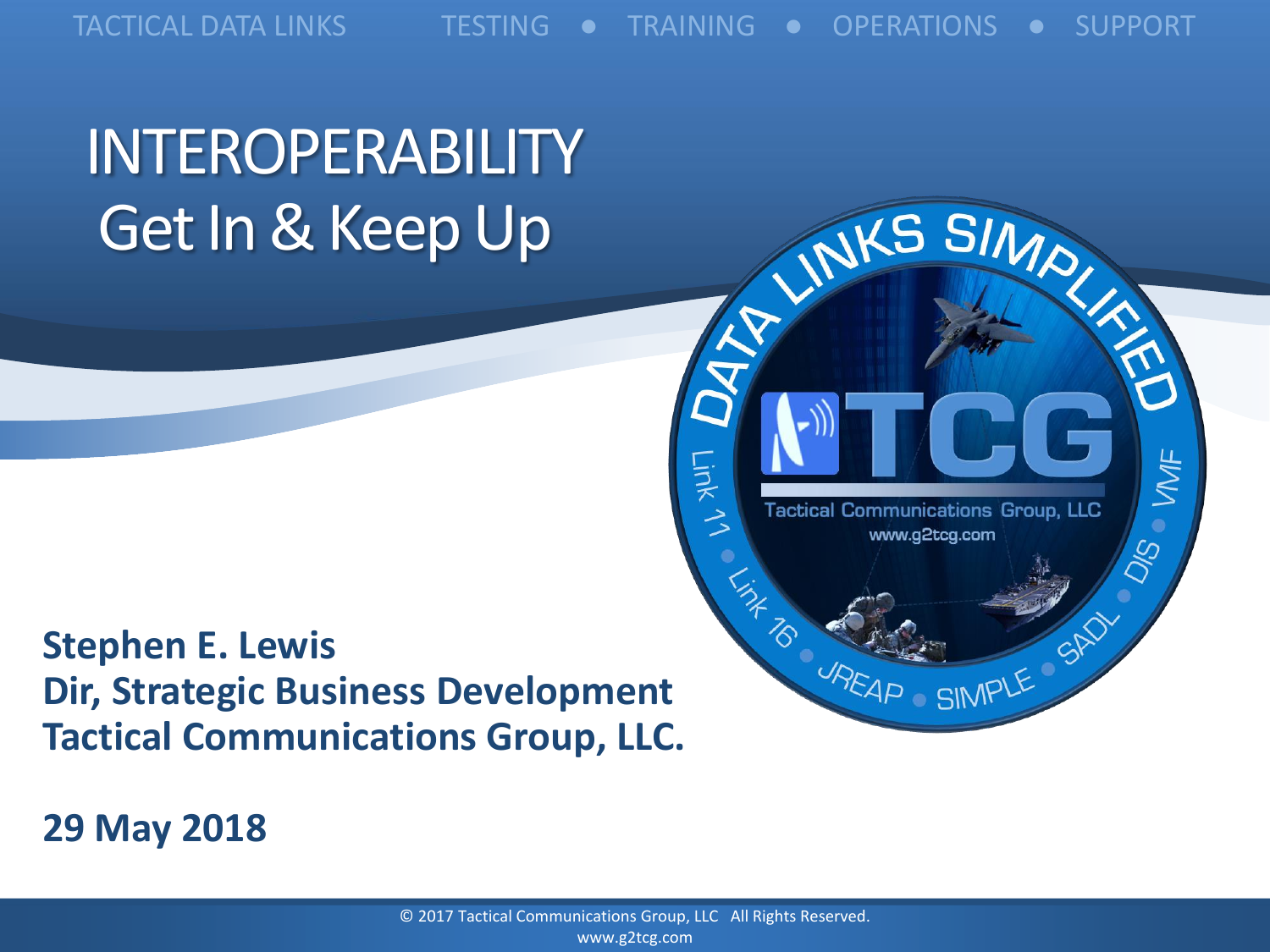## **Key Interoperability Enablers**

- **Secure Data Exchange (Links 1/11/16/22, VMF, CoT, CESMO, USMTF, JREAP, etc.)**
- **8 Secure Voice (Have Quick II, SATURN, Link 16 Voice)**
- **Secure Identification (IFF Modes 4 / 5)**
- **You**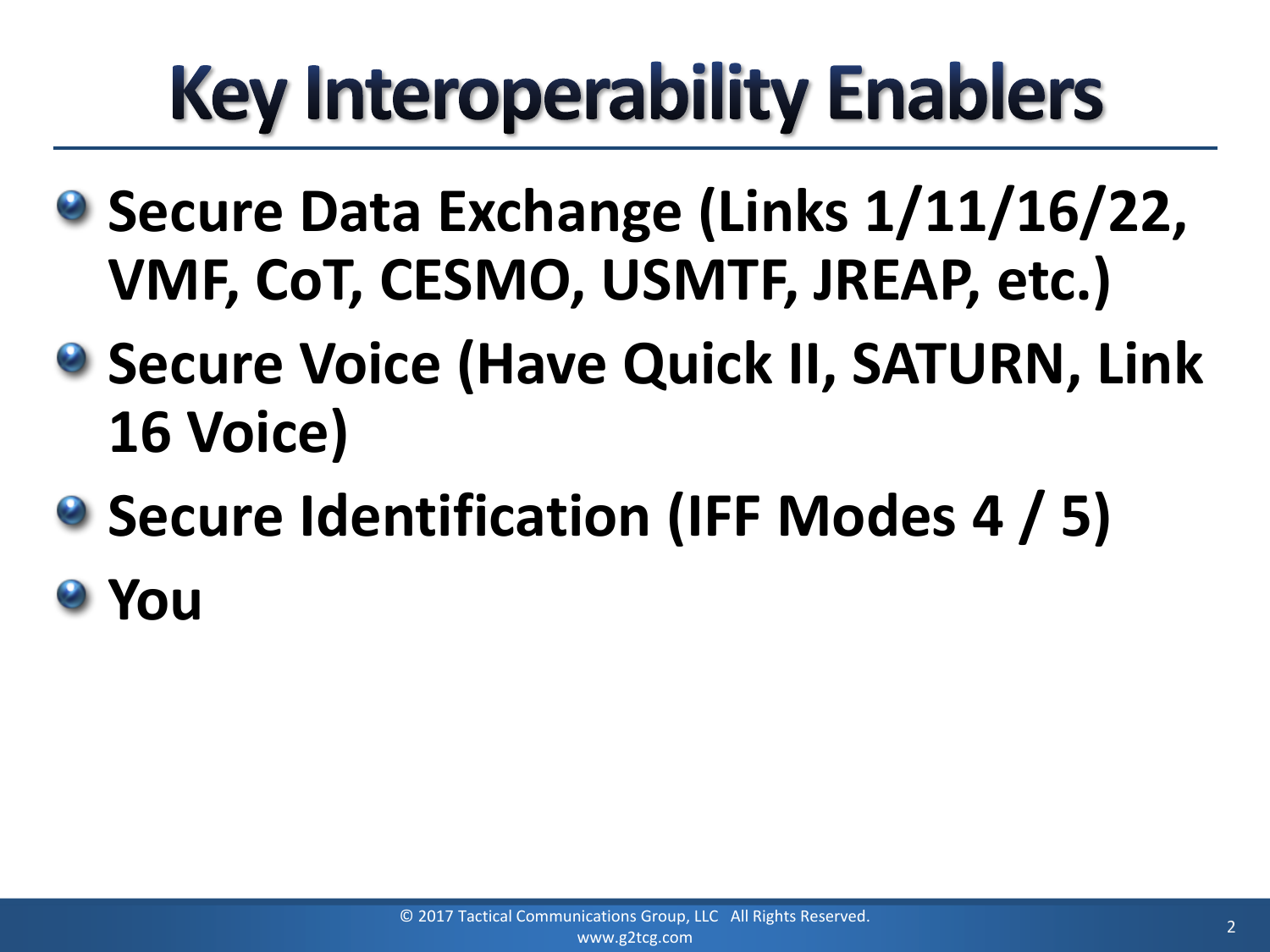## **Challenges**

#### **Approvals**

- Information 0
- Equipment

### **a** Money

- Budget Process
- Amount Θ

### **Personnel**

- Numbers မ
- **Skills**  $\Theta$

## **Timeline- Significant Changes Within Next 5 Years**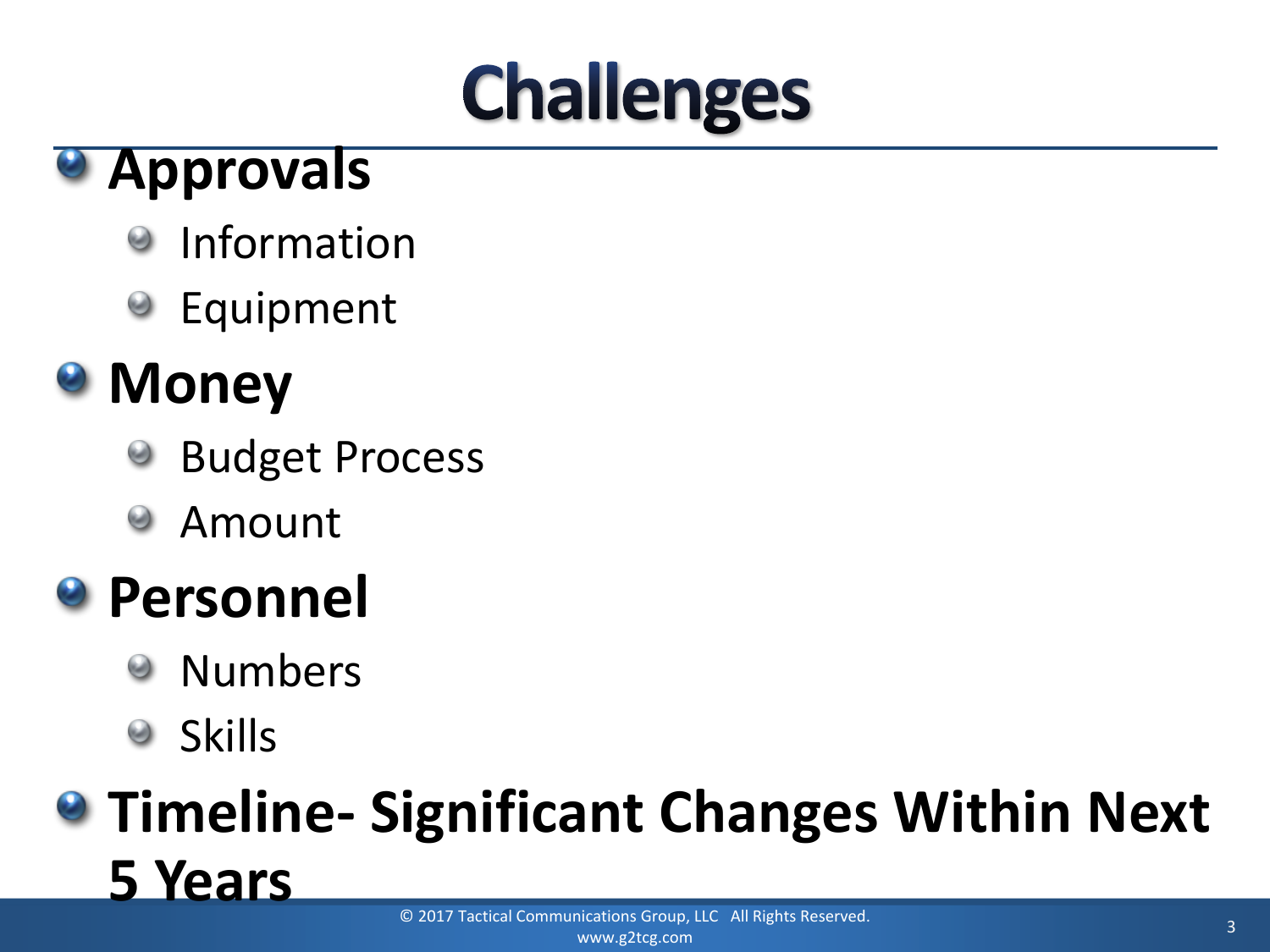## Get In

**Develop CONOPS/CONEMP**

## **Plan/Allocate Resources**

- Personnel
- Platform NRE (Air, Ground, Surface)
- **Platform Replication**
- **Purchase Radios/Terminals**
- **Crypto Devices**
- Support Equipment
- **<sup>O</sup>** Training, Training

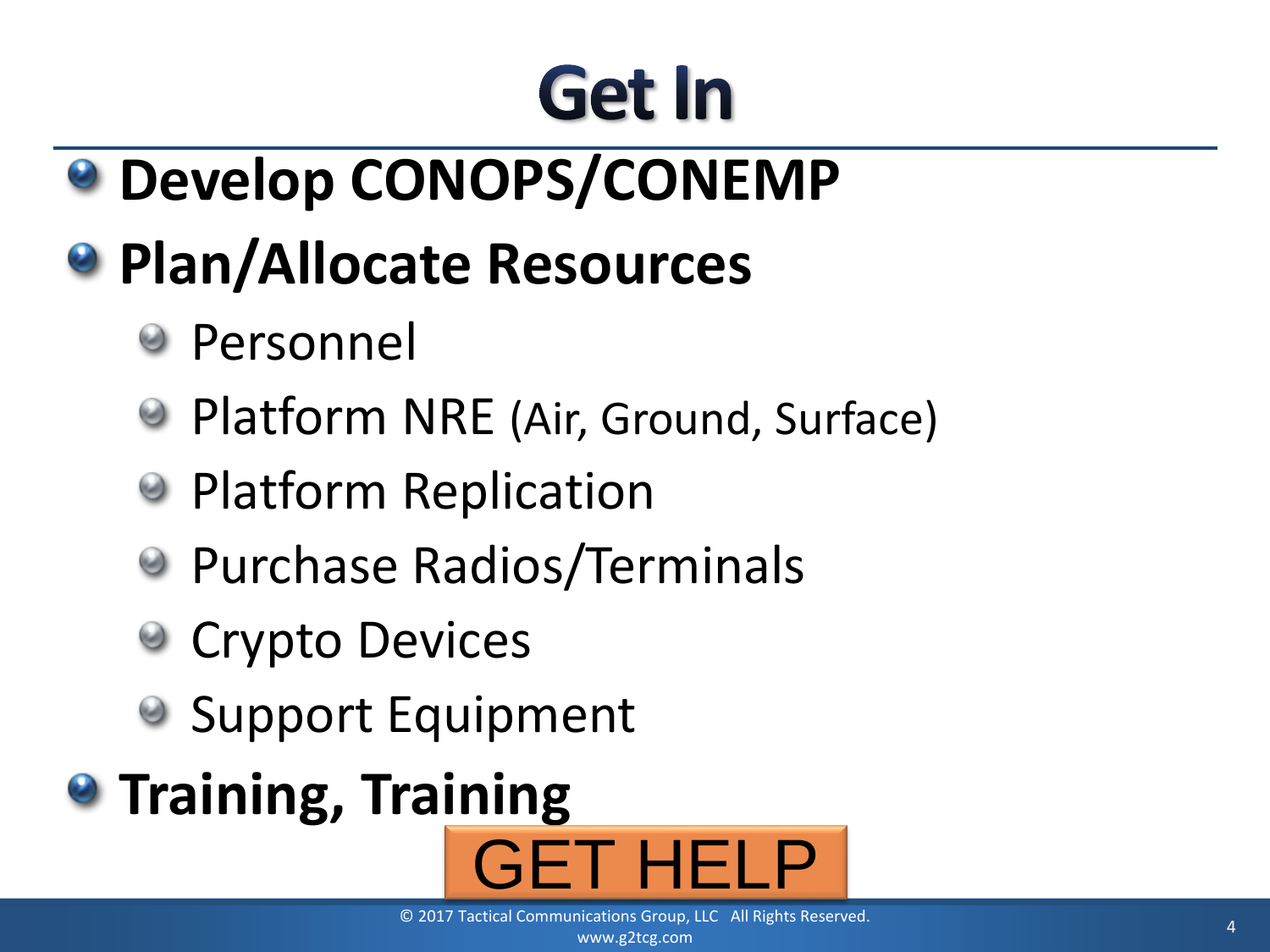## **Keep Up**

- **Voice-HQII to Saturn and Crypto Mod (CM)**
	- J Voice CM  $\Theta$
- **8 Secure IFF- Mode 4 to Mode 5 (includes CM)**
- **Data Links**
- **Link 11 to Link 22/Crypto Mod**
- **Link 16 Crypto Mod for All**
	- Class II to JPI and/or MIDS-J  $\odot$
	- MIDS-LVT (all variants) to BU2 and/or MIDS-J  $\bullet$
	- SFF- STT and TTR  $\odot$
- **More Training**

#### **More Help**

## Significant Changes Within Next 5 Years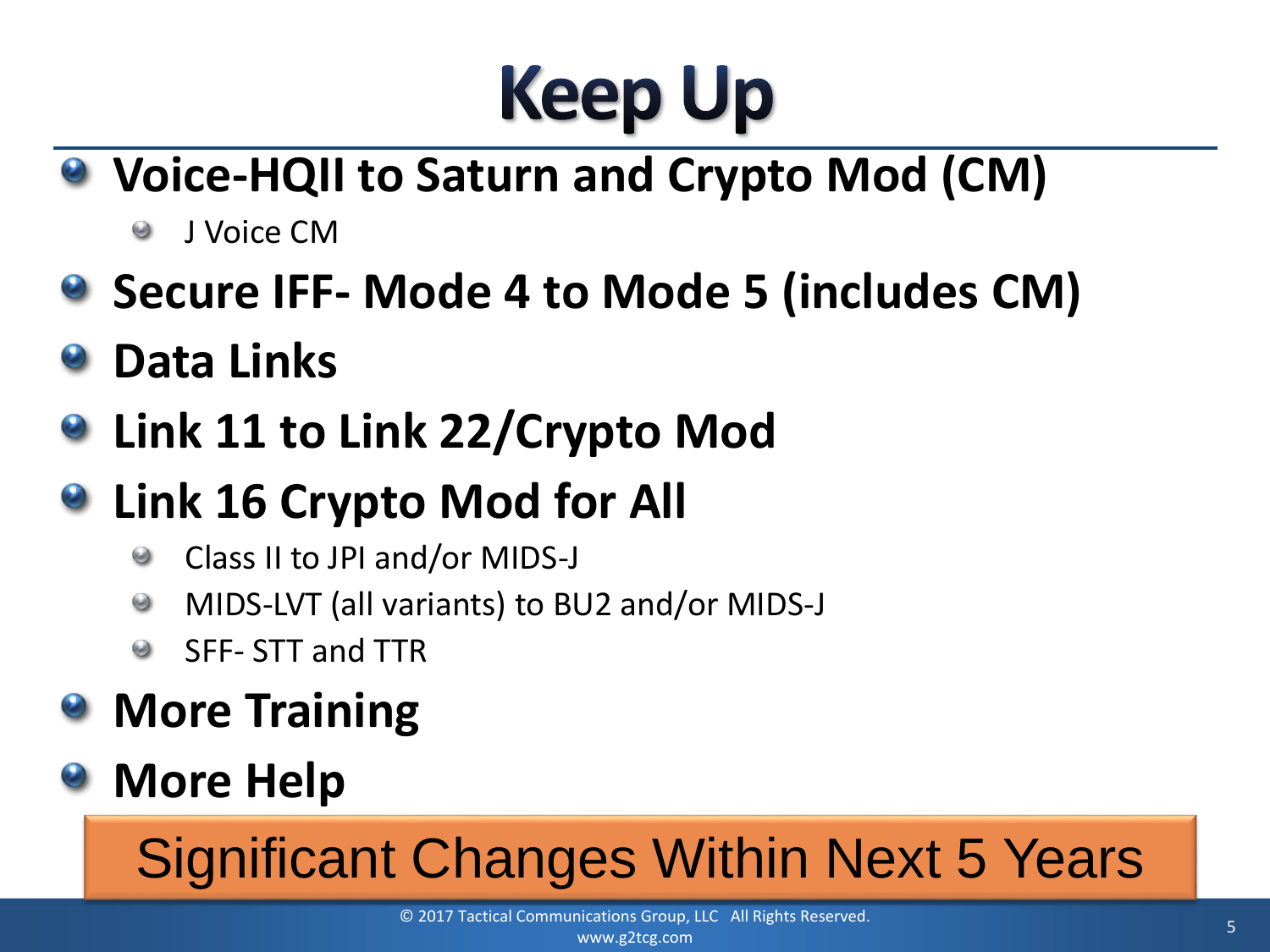## YOU

- **Plan Way Ahead**
- **Understand Your Requirements**
- **a** Get Advice

#### **Attend International events**

- This Meeting  $\bm{\Theta}$
- IDLS  $\odot$
- NTDLS 0
- JICRB/MIRB 0
- MNWG  $\Theta$
- EJCC 0

#### **Q.** Learn What is Available

**Get Training**